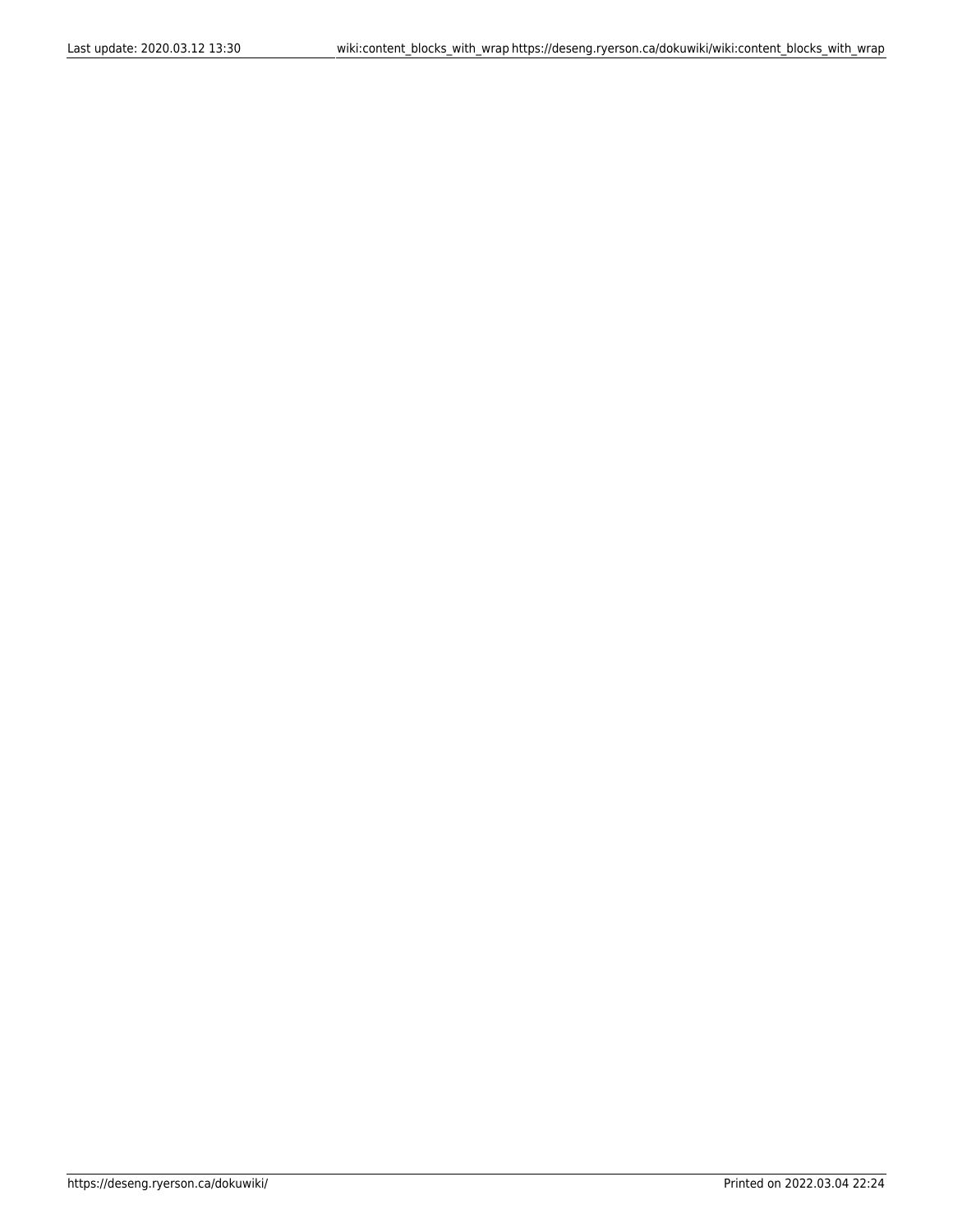# **Content Blocks with Wrap**

The Wrap plugin can be used to create blocks of content that stand out, but not without some CSS.

# <span id="page-2-0"></span>**Examples**

The page title itself is an example. You can use this to combine the page summary (first paragraph below page title) with the title into a unit that's set off from the rest of the page.

# <span id="page-2-1"></span>**A Heading**

So here's a sample wrap containing what I hope to eventually be a nicely formatted, visually appealing bit of content.

It has to make use of at least some of the colour palette values I have, even though I still have to figure out how to do that in an organized way. The stuff in styles.ini isn't really helping much right now.

<WRAP announcement green smaller  $46%$  $====$  A Heading  $====$ 

So here's a sample wrap containing what I hope to eventually be a nicely formatted, visually appealing bit of content.

It has to make use of at least some of the colour palette values I have, even though I still have to figure out how to do that in an organized way. The stuff in ''styles.ini'' isn't really helping much right now.  $<$ /WRAP $>$ 

<span id="page-2-2"></span>**A Heading**

So here's a sample wrap containing what I hope to eventually be a nicely formatted, visually appealing bit of content.

<WRAP announcement red round 46%>  $=== A$  Heading  $===$ 

So here's a sample wrap containing what I hope to eventually be a nicely formatted, visually appealing bit of content. </WRAP>

#### <span id="page-2-3"></span>**Colours**

#### <span id="page-2-4"></span>**Headline**

**Headline**

This is blue.

This is orange.

**Headline**

This is red.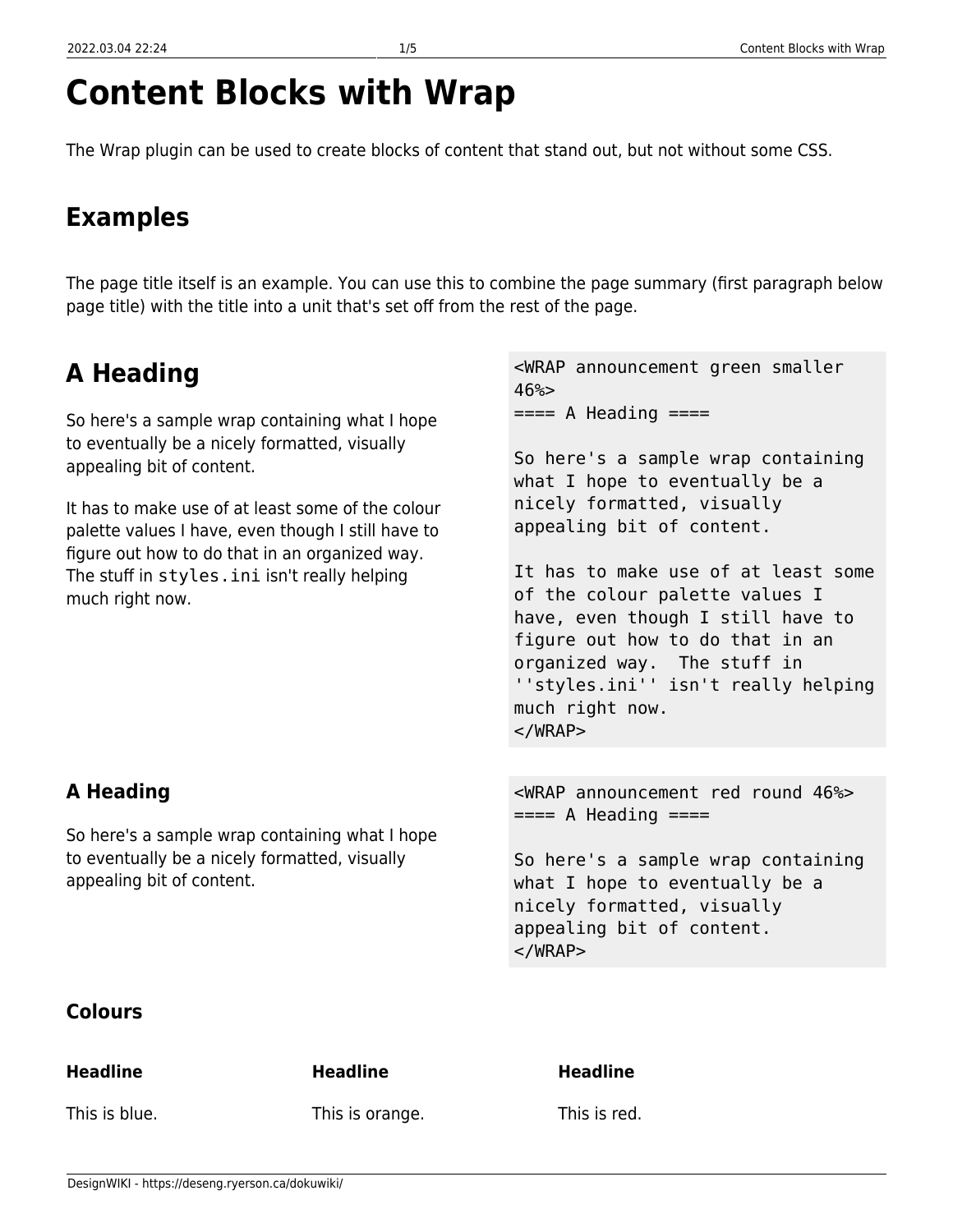**Headline**

This is yellow.

This is purple.

**Headline**

This is aqua.

#### <span id="page-3-1"></span>**Headline**

<span id="page-3-0"></span>**Headline**

This is green.

### <span id="page-3-2"></span>**Defined WRAP classes**

These classes for WRAP should play nicely with all the other predefined WRAP classes.

| <b>Font related classes</b>                       |                                                                                                                                                      |  |
|---------------------------------------------------|------------------------------------------------------------------------------------------------------------------------------------------------------|--|
| smaller                                           | font scaled to 90% of normal                                                                                                                         |  |
| smallest                                          | font scaled to 80% of normal                                                                                                                         |  |
| larger                                            | font scaled to 110% of normal                                                                                                                        |  |
| largest                                           | font scaled to 120% of normal                                                                                                                        |  |
| <b>Container class</b>                            |                                                                                                                                                      |  |
| announcement                                      | main container for a given block                                                                                                                     |  |
| Colours                                           |                                                                                                                                                      |  |
| blue, orange, red, yellow,<br>purple, aqua, green | Each of these set the background color for the Announcement. For<br>each colour, a darker shade is automagically used for the border and<br>heading. |  |
| <b>Headings</b>                                   |                                                                                                                                                      |  |
| H1 to H6                                          | Headings are modified to "fit" nicely only within Announcements.<br>Headings are not required in a given Announcement.                               |  |

### <span id="page-3-3"></span>**CSS Source**

Everything needed is done in CSS. Some colours are defined in ini format - you can make them whatever you want.

```
/* FONT SIZES */
.dokuwiki div.wrap smaller { font-size: 90%; }
.dokuwiki div.wrap_smallest { font-size: 80%; }
.dokuwiki div.wrap_larger { font-size: 110%; }
.dokuwiki div.wrap_largest {font-size: 120%; }
/* CONTAINER CLASS FOR ANNOUNCEMENTS & DEFAULT COLOURS*/
.dokuwiki div.wrap announcement {
     padding: 10px 10px 0px;
     margin-bottom: 1.5em;
     overflow: hidden;
```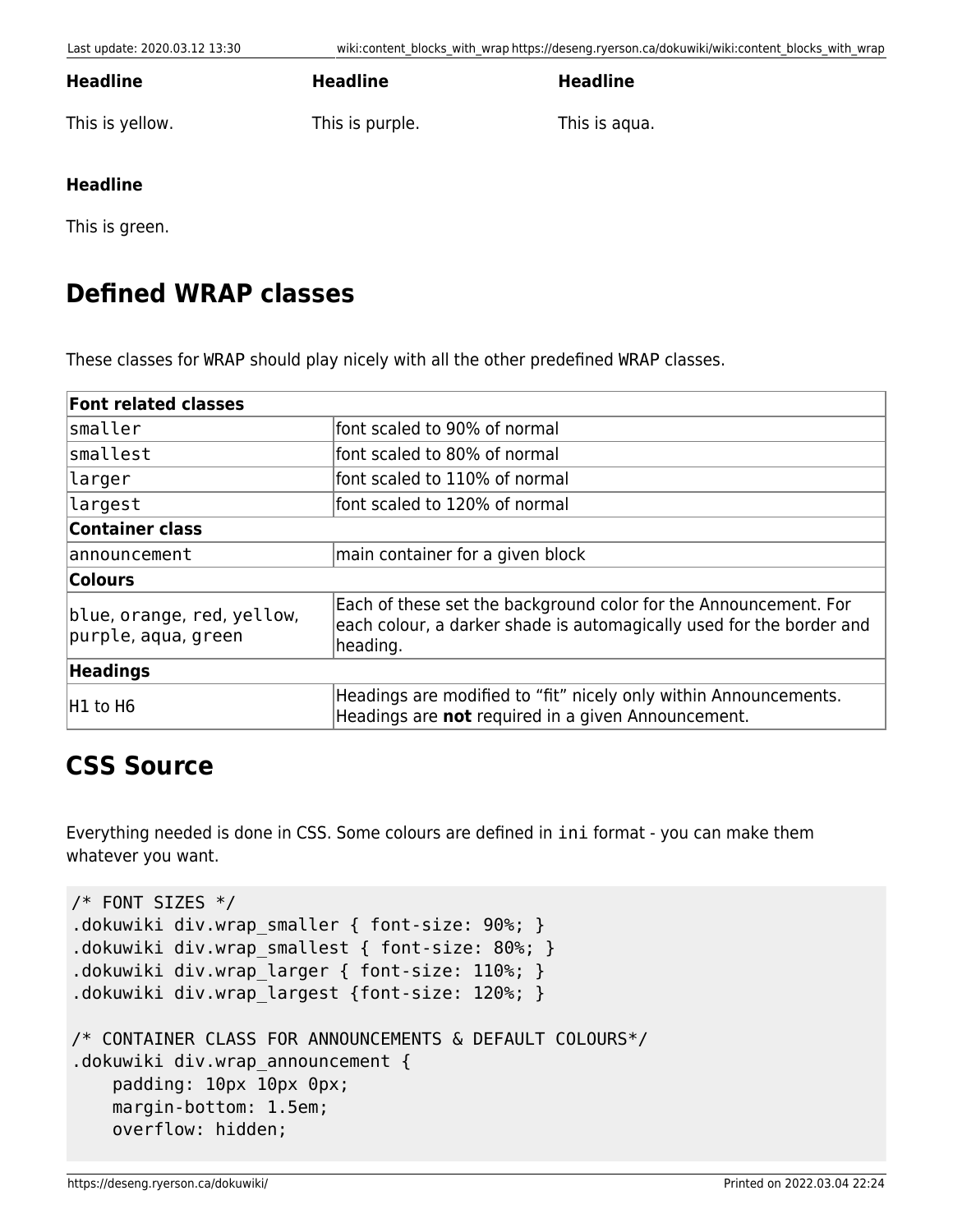```
 background-color: #eeeeee;
     border: 2px solid #bbbbbb;
}
/* DEFAULT COLOURS & MODS FOR HEADINGS IN ANNOUNCEMENTS. */
.dokuwiki div.wrap_announcement h2,
.dokuwiki div.wrap_announcement h3,
.dokuwiki div.wrap_announcement h4,
.dokuwiki div.wrap_announcement h5,
.dokuwiki div.wrap announcement h6 {
     padding: 5px 10px 0px;
     margin: -10px -10px 10px;
     border: 0;
     color: #000000;
     background-color: #bbbbbb;
}
/* ANNOUNCEMENT COLORS */
.dokuwiki div.wrap_green {
     background-color: #f6fff0;
     border: 2px solid __cpb_green__;
}
.dokuwiki div.wrap_blue {
     background-color: #f0f8ff;
    border: 2px solid cpb blue ;
}
.dokuwiki div.wrap_orange {
     background-color: #fff9f6;
     border: 2px solid __cpb_orange__;
}
.dokuwiki div.wrap_red {
     background-color: #fff8f0;
    border: 2px solid cpb red ;
}
.dokuwiki div.wrap_yellow {
     background-color: #fffff0;
    border: 2px solid cpb yellow ;
}
.dokuwiki div.wrap_purple {
     background-color: #fff0ff;
    border: 2px solid cpb purple ;
}
.dokuwiki div.wrap_aqua {
     background-color: #f0fffa;
     border: 2px solid __cpb_aqua__;
}
/* COLOUR MODS FOR HEADINGS IN ANNOUNCEMENTS. */
```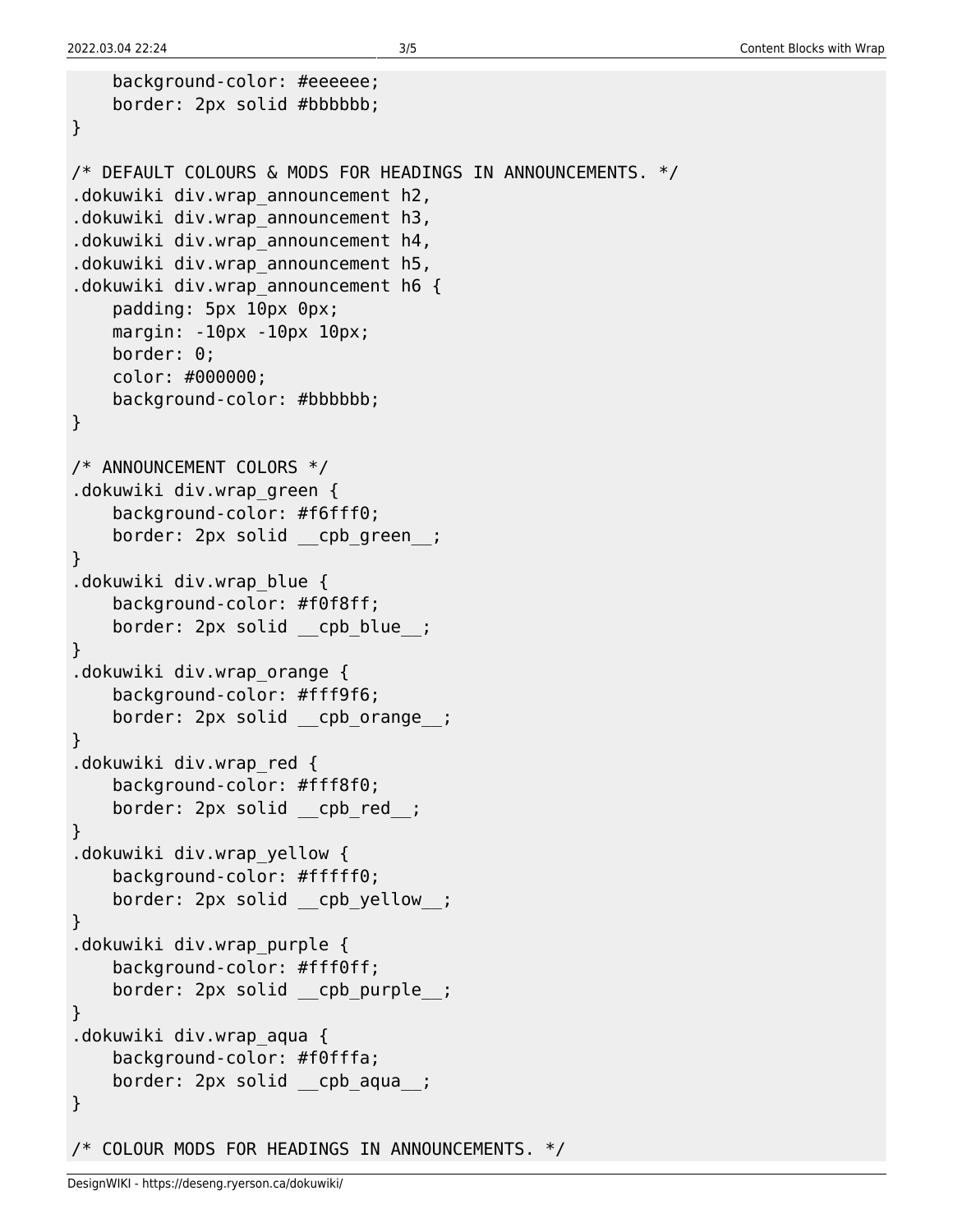```
.dokuwiki div.wrap_green h2,
.dokuwiki div.wrap_green h3,
.dokuwiki div.wrap_green h4,
.dokuwiki div.wrap_green h5,
.dokuwiki div.wrap_green h6
{ background-color: __cpb_green__; }
.dokuwiki div.wrap_blue h2,
.dokuwiki div.wrap_blue h3,
.dokuwiki div.wrap_blue h4,
.dokuwiki div.wrap_blue h5,
.dokuwiki div.wrap_blue h6
{ background-color: cpb blue ; }
.dokuwiki div.wrap_orange h2,
.dokuwiki div.wrap_orange h3,
.dokuwiki div.wrap_orange h4,
.dokuwiki div.wrap_orange h5,
.dokuwiki div.wrap_orange h6
{ background-color: cpb orange ; }
.dokuwiki div.wrap_red h2,
.dokuwiki div.wrap_red h3,
.dokuwiki div.wrap_red h4,
.dokuwiki div.wrap_red h5,
.dokuwiki div.wrap_red h6
{ background-color: cpb red ; }
.dokuwiki div.wrap_yellow h2,
.dokuwiki div.wrap_yellow h3,
.dokuwiki div.wrap_yellow h4,
.dokuwiki div.wrap_yellow h5,
.dokuwiki div.wrap_yellow h6
{ background-color: cpb yellow ; }
.dokuwiki div.wrap_purple h2,
.dokuwiki div.wrap_purple h3,
.dokuwiki div.wrap_purple h4,
.dokuwiki div.wrap_purple h5,
.dokuwiki div.wrap_purple h6
{ background-color: __cpb_purple__; }
.dokuwiki div.wrap_aqua h2,
.dokuwiki div.wrap_aqua h3,
.dokuwiki div.wrap_aqua h4,
.dokuwiki div.wrap_aqua h5,
.dokuwiki div.wrap_aqua h6
```